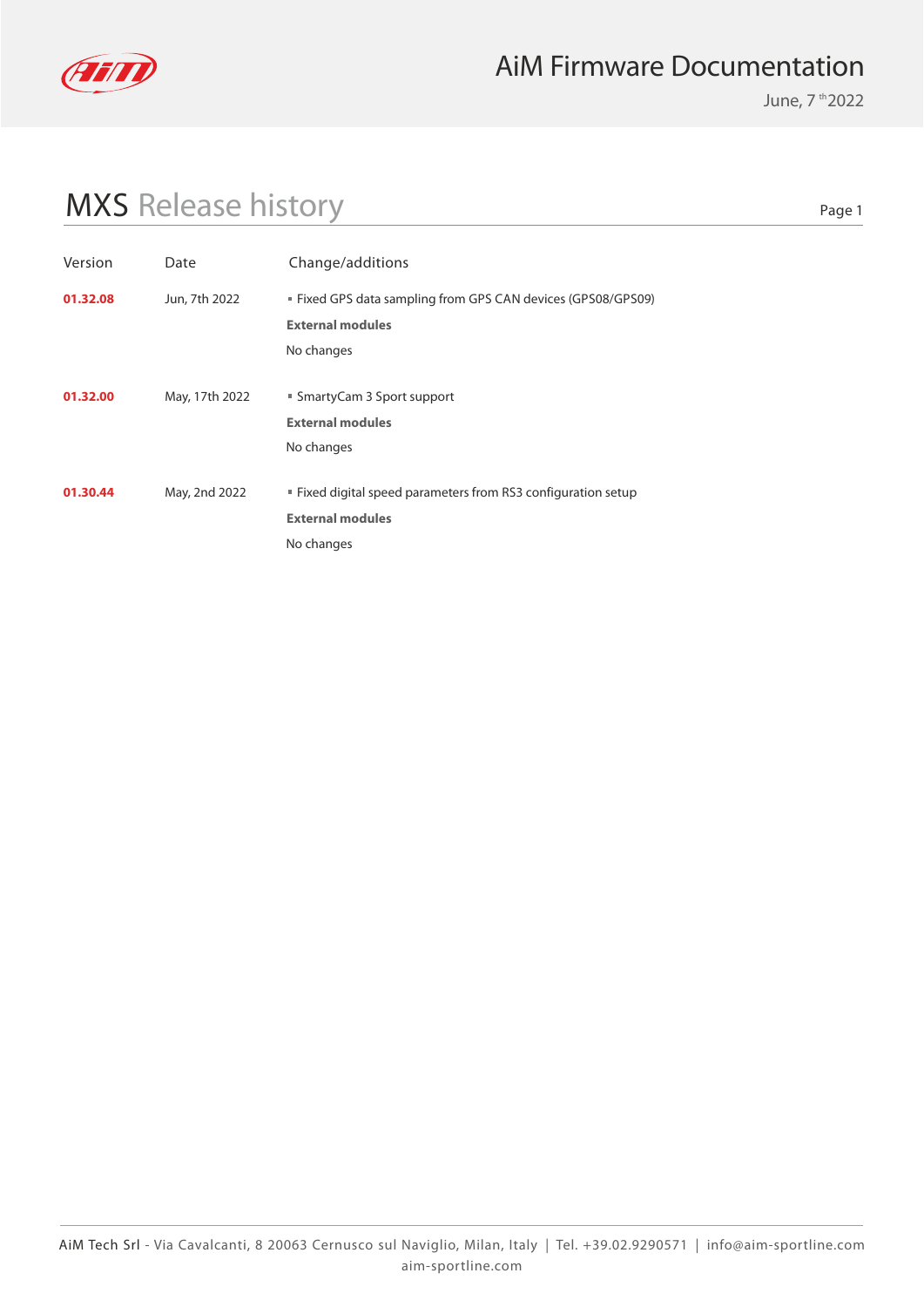

June, 7 th 2022

# MXS Release history

| Version  | Date           | Change/additions        |                                                                                                          |
|----------|----------------|-------------------------|----------------------------------------------------------------------------------------------------------|
| 01.30.38 | Feb, 18th 2022 |                         | Added GPS09B device support                                                                              |
|          |                | <b>External modules</b> |                                                                                                          |
|          |                | 02.38.03 GPS09B         |                                                                                                          |
| 01.30.06 | Nov, 25th 2020 |                         | Added GPS09 support                                                                                      |
|          |                | <b>External modules</b> |                                                                                                          |
|          |                |                         | ■ 35.65 GPS Module: Fix Masterclock received from master that caused bad values<br>in GPS data timestamp |
| 01.30.00 | Jun, 9th 2020  |                         | Race Simulators handling                                                                                 |
|          |                |                         | Added Hour/Date info from GPS tracks                                                                     |
|          |                |                         | Added reference speed used to calculate odometers                                                        |
|          |                |                         | Improved k-line handling                                                                                 |
|          |                | <b>External modules</b> |                                                                                                          |
|          |                | No changes              |                                                                                                          |
| 01.28.20 | Dec, 4th 2019  |                         | Improved setting of LEDs brightness                                                                      |
|          |                |                         | " Fixed issue on CAN bus off handling of ECU CAN line                                                    |
|          |                |                         | Improved synchronization between data from GPS and local data acquisition                                |
|          |                | <b>External modules</b> |                                                                                                          |
|          |                | 935.64                  | <b>GPS Module</b>                                                                                        |
|          |                |                         | Improved synchronization between data from GPS and local data acquisition                                |
| 01.28.10 | Jul, 5th 2019  |                         | " Fixed bug in Channel Expansion/TCHub firmware that caused blinking in Race Studio 3 Live Measures      |
|          |                | <b>External modules</b> |                                                                                                          |
|          |                | $= 40.63$               | Channel Expansion/TC Hub                                                                                 |
|          |                |                         | Eixed bug that caused blinking in Race Studio 3 Live Measures                                            |
| 01.28.08 | Jun, 12th 2019 |                         | <b>Fixed CAN protocols with multiplex frames</b>                                                         |
|          |                | <b>External modules</b> |                                                                                                          |
|          |                | $= 40.62$               | Channel Expansion/TC Hub                                                                                 |
|          |                | 85.61                   | GPS Module                                                                                               |
|          |                |                         |                                                                                                          |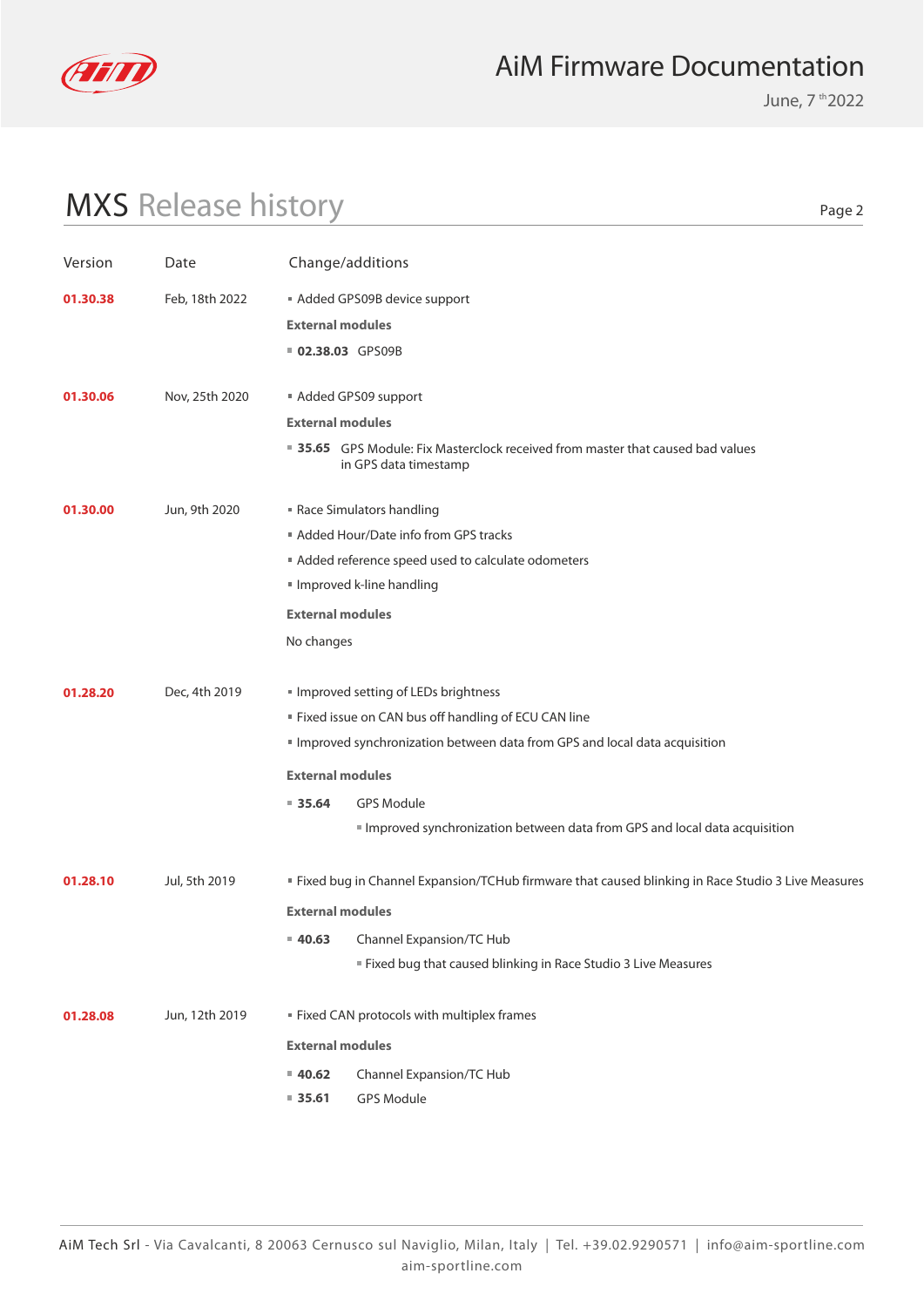

June, 7 th 2022

# MXS Release history

| Version  | Date           | Change/additions                                                                                                                                      |
|----------|----------------|-------------------------------------------------------------------------------------------------------------------------------------------------------|
| 01.28.03 | Feb, 12th 2019 | " Fixed display artifacts in measures value cleaning                                                                                                  |
|          |                | <b>External modules</b>                                                                                                                               |
|          |                | <b>01.26.49</b> GS-Dash<br><b>Measures timeout improved</b><br>■ Spansion support<br>Fix data recall synchronization issue                            |
|          |                | <b>01.26.48</b> Memory Module<br>Improved support for various models of SD cards                                                                      |
|          |                | 02.26.51 Shift Light Module<br>■ Fixed issues with some ECUs                                                                                          |
|          |                | No changes for the other modules                                                                                                                      |
| 01.26.46 | Dec, 5th 2018  | Added management of Shift Light Module                                                                                                                |
|          |                | Added the support for auto brightness levels configuration (day brightness level, night brightness<br>level and threshold are now fully configurable) |
|          |                | <b>External modules</b>                                                                                                                               |
|          |                | No changes                                                                                                                                            |
| 01.26.42 | Oct, 30th 2018 | <b>Support for CAN Optical Lap (IRM_42)</b>                                                                                                           |
|          |                | <b>Set Brightness Mode using Remote button fix</b>                                                                                                    |
|          |                | ■ CAN Bus 120 Ohm Resistor setting fix                                                                                                                |
|          |                | " Optical Beacon blind time fix                                                                                                                       |
|          |                | <b>External modules</b>                                                                                                                               |
|          |                | No changes                                                                                                                                            |
| 01.26.38 | Oct, 5th 2018  | Added possibility to force channels in Online                                                                                                         |
|          |                | " Fixed bug on Digital output priority handling                                                                                                       |
|          |                | <b>External modules</b>                                                                                                                               |
|          |                | No changes                                                                                                                                            |
| 01.26.28 | Apr, 12th 2018 | Added remote display management                                                                                                                       |
|          |                | <b>External modules</b>                                                                                                                               |
|          |                | <b>01.26.22</b> Memory Module                                                                                                                         |
|          |                | 01.26.28 GS-Dash                                                                                                                                      |
|          |                | <b>01.26.28</b> Formula Steering Wheel 3                                                                                                              |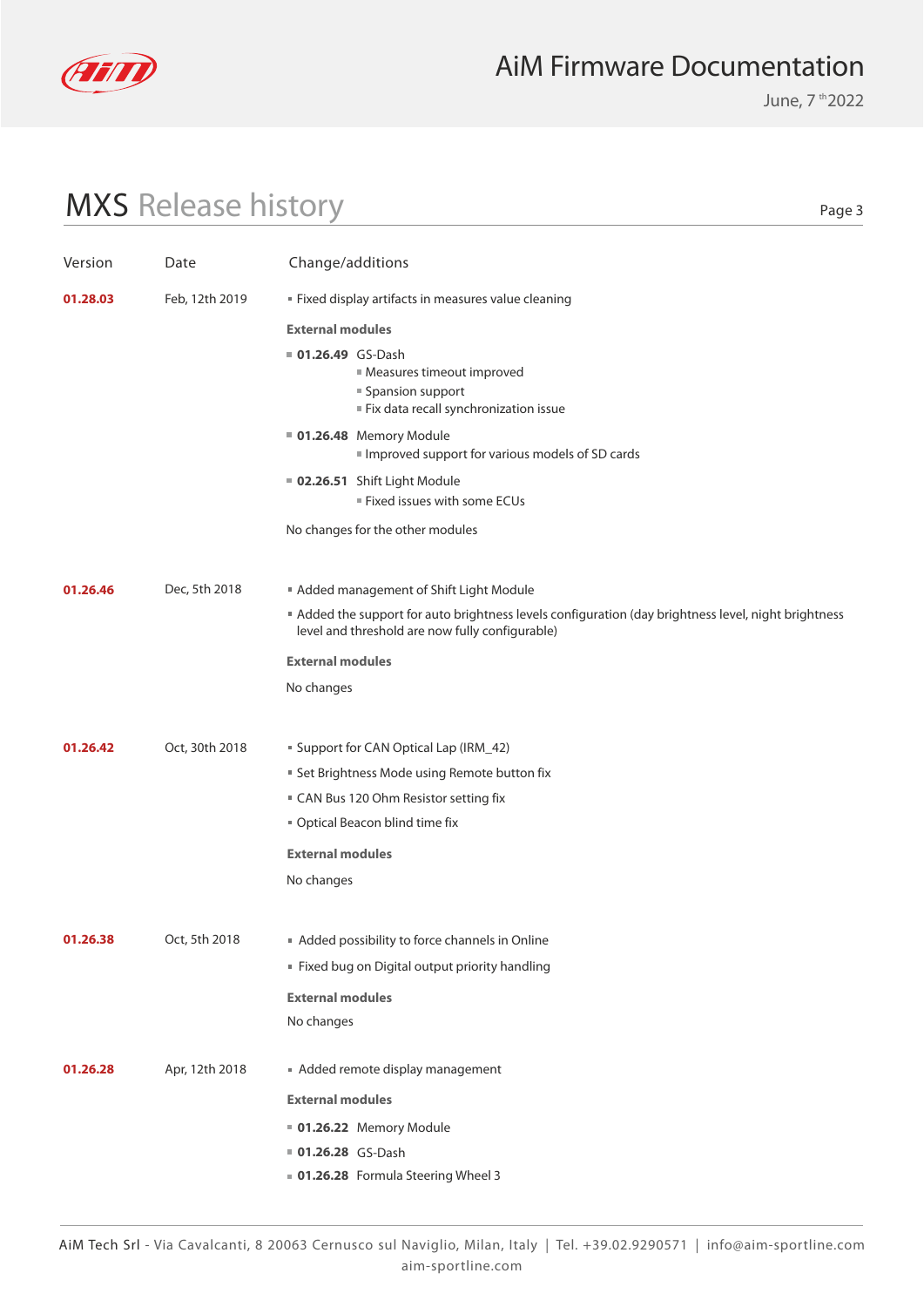

June, 7 th 2022

# MXS Release history

| Version  | Date          | Change/additions        |                                                                                                                               |
|----------|---------------|-------------------------|-------------------------------------------------------------------------------------------------------------------------------|
|          |               | $\blacksquare$ 35.58    | <b>GPS Module</b>                                                                                                             |
|          |               | $= 25.47$               | Lambda                                                                                                                        |
|          |               | $= 40.61$               | Channel Expansion/TC Hub                                                                                                      |
|          |               | $= 70.03$               | Remote buttons interface                                                                                                      |
|          |               |                         |                                                                                                                               |
| 01.26.25 | Jan 11th 2018 |                         | " Fixed bug when the Start Data Recording standard condition is configured: in some conditions<br>it caused not recorded data |
|          |               |                         | Fixed bug in volume sensors with gallons unit measure                                                                         |
|          |               | <b>External modules</b> |                                                                                                                               |
|          |               |                         | 01.26.22 Memory Module                                                                                                        |
|          |               | $= 35.58$               | <b>GPS Module</b>                                                                                                             |
|          |               | $= 25.47$               | Lambda                                                                                                                        |
|          |               | 40.61                   | Channel Expansion/TC Hub                                                                                                      |
|          |               | $= 70.03$               | Remote buttons interface                                                                                                      |
| 01.26.24 | Nov 14th 2017 | - No changes -          |                                                                                                                               |
| 01.26.23 | Oct 24th 2017 |                         | " Support for CAN builder ID mask feature                                                                                     |
|          |               |                         | Consumed fuel channel                                                                                                         |
|          |               |                         | Fix: Pulse per wheel revolution setting not working for Speed1 or Speed2 digital inputs                                       |
|          |               |                         | Fix: wrong order of operands in bias math channel                                                                             |
|          |               | <b>External modules</b> |                                                                                                                               |
|          |               |                         | <b>01.26.22 Memory Module</b>                                                                                                 |
|          |               | $= 35.58$               | <b>GPS Module</b>                                                                                                             |
|          |               | $= 25.46$               | Lambda                                                                                                                        |
|          |               | $= 40.60$               | Channel Expansion/TC Hub                                                                                                      |
|          |               | $= 70.03$               | Remote buttons interface                                                                                                      |
|          |               |                         |                                                                                                                               |
| 01.26.14 | Jul 7th 2017  |                         | Improved CAN management: more reliability in firmup and configuration transmission                                            |
|          |               | <b>External modules</b> |                                                                                                                               |
|          |               |                         | 01.26.14 Memory Module                                                                                                        |
|          |               | $\blacksquare$ 35.58    | <b>GPS Module</b>                                                                                                             |
|          |               | $= 25.46$               | Lambda                                                                                                                        |
|          |               | $= 40.60$               | Channel Expansion/TC Hub: minor bugs fixed                                                                                    |
|          |               | $= 70.03$               | Remote buttons interface                                                                                                      |
|          |               |                         |                                                                                                                               |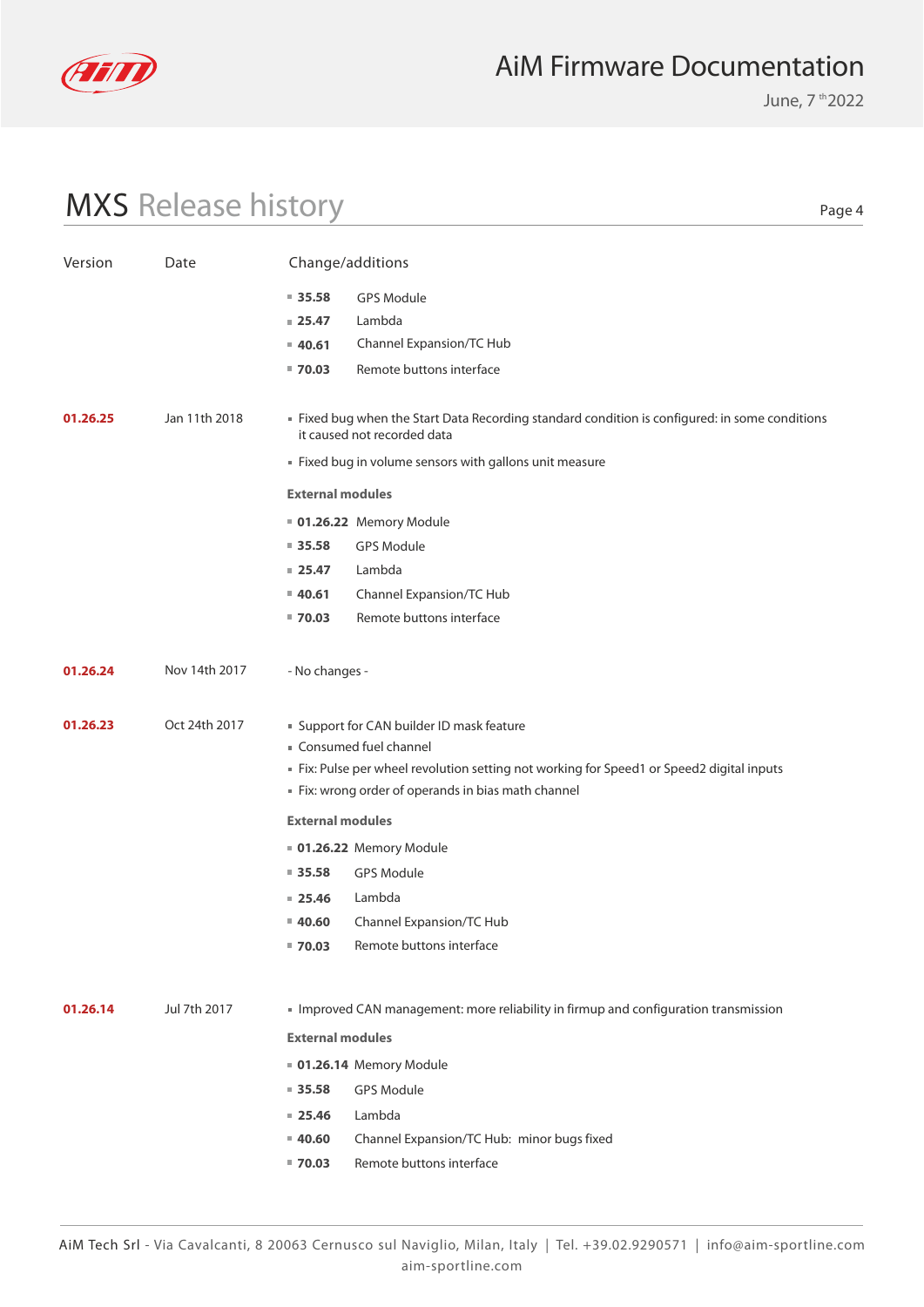

June, 7 th 2022

# MXS Release history

| Version  | Date          | Change/additions                                                                                |
|----------|---------------|-------------------------------------------------------------------------------------------------|
| 01.26.08 | Jun 20th 2017 | Memory Module support                                                                           |
|          |               | <b>External modules</b>                                                                         |
|          |               | <b>01.26.08</b> Memory Module                                                                   |
|          |               | $\blacksquare$ 35.58<br><b>GPS Module</b>                                                       |
|          |               | Lambda<br>$= 25.46$                                                                             |
|          |               | Channel Expansion/TC Hub: minor bugs fixed<br>$= 40.60$                                         |
|          |               | Remote buttons interface<br>■ 70.01                                                             |
| 01.24.54 | May 19th 2017 | Includes firmware GPS v 35.58.00 that fixes data synchronization with SmartyCam HD              |
|          |               | <b>External modules</b>                                                                         |
|          |               | <b>35.58</b> GPS Module                                                                         |
|          |               | <b>25.46</b> Lambda                                                                             |
|          |               | 40.60 Channel Expansion/TC Hub: minor bugs fixed                                                |
|          |               | 70.01 Remote buttons interface                                                                  |
| 01.24.52 | May 18th 2017 | Added support for new display configuration (RaceStudio3 v 3.15.00 required)                    |
|          |               | <b>External modules</b>                                                                         |
|          |               | <b>35.56</b> GPS Module                                                                         |
|          |               | <b>25.46</b> Lambda                                                                             |
|          |               | 40.60 Channel Expansion/TC Hub: minor bugs fixed                                                |
|          |               | 70.01 Remote buttons interface                                                                  |
| 01.24.14 | Mar 24th 2017 | Fixed bug that caused no data from channels with hysteresis                                     |
|          |               | <b>External modules</b>                                                                         |
|          |               | <b>35.56</b> GPS Module                                                                         |
|          |               | <b>25.46</b> Lambda                                                                             |
|          |               | 40.56 Channel Expansion/TC Hub                                                                  |
|          |               | 70.01 Remote buttons interface                                                                  |
| 01.24.13 | Mar 24th 2017 | Improved accelerometer support: better filtering and uniform sign convention on various devices |
|          |               | Fixed occasional spikes on accelerometer channels                                               |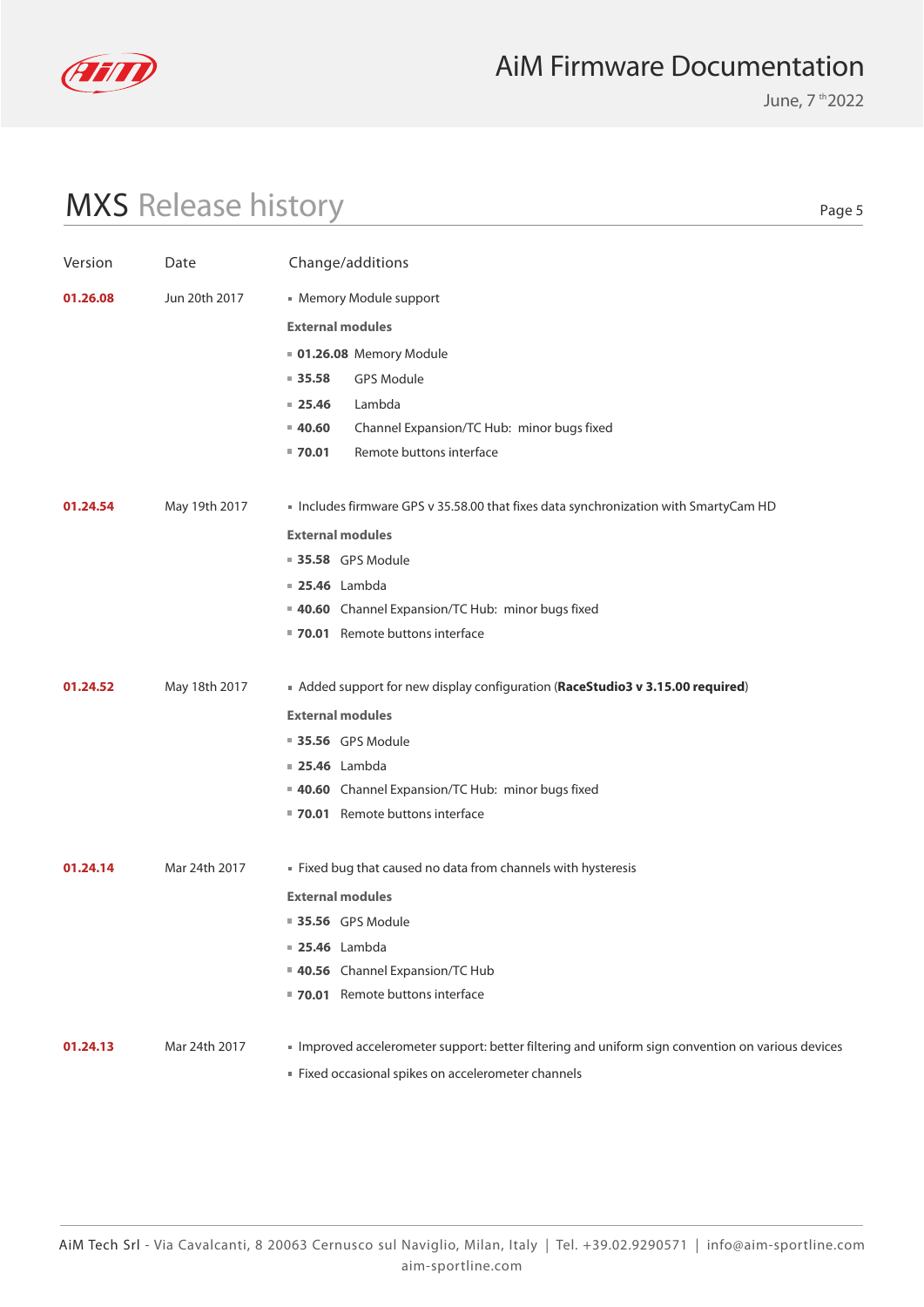

June, 7 th 2022

# MXS Release history

| Version  | Date          | Change/additions                                                                              |
|----------|---------------|-----------------------------------------------------------------------------------------------|
|          |               | <b>External modules</b>                                                                       |
|          |               | ■ 35.56 GPS Module                                                                            |
|          |               | <b>25.46</b> Lambda                                                                           |
|          |               | 40.56 Channel Expansion/TC Hub                                                                |
|          |               | 70.01 Remote buttons interface                                                                |
| 01.24.00 | Jan 26th 2017 | . Fixed issue that caused CAN network malfunction when remote button device is in the network |
|          |               | <b>External modules</b>                                                                       |
|          |               | ■ 35.56 GPS Module                                                                            |
|          |               | <b>25.46</b> Lambda                                                                           |
|          |               | 40.56 Channel Expansion/TC Hub                                                                |
|          |               | 70.01 Remote buttons interface                                                                |
| 01.22.99 | Jan 19th 2017 | Added management of GPS position accuracy measure for display and CAN output                  |
|          |               | " Fixed bug in "Backlight" menu voice (icon missed)                                           |
|          |               | <b>External modules</b>                                                                       |
|          |               | <b>35.56</b> GPS Module                                                                       |
|          |               | <b>25.46</b> Lambda                                                                           |
|          |               | 40.56 Channel Expansion/TC Hub                                                                |
|          |               | 70.01 Remote buttons interface                                                                |
| 01.22.94 | Dec 5th 2016  | ■ No changes                                                                                  |
|          |               | <b>External modules</b>                                                                       |
|          |               | ■ 35.56 GPS Module                                                                            |
|          |               | ■ 25.46 Lambda: fixed bug that caused shifted lambda samples                                  |
|          |               | 40.56 Channel Expansion/TC Hub                                                                |
|          |               | 70.01 Remote buttons interface                                                                |
| 01.22.92 | Nov 29th 2016 |                                                                                               |
|          |               | " Fixed bug which prevented editing of Wi-Fi and User parameters from RS3                     |
|          |               | Minor improvements                                                                            |
|          |               | <b>External modules</b>                                                                       |
|          |               | ■ 35.56 GPS Module: improvements in GPS measurements available to SmartyCam overlay           |
|          |               | <b>25.44</b> Lambda                                                                           |
|          |               | 40.56 Channel Expansion/TC Hub                                                                |
|          |               | 70.01 Remote buttons interface                                                                |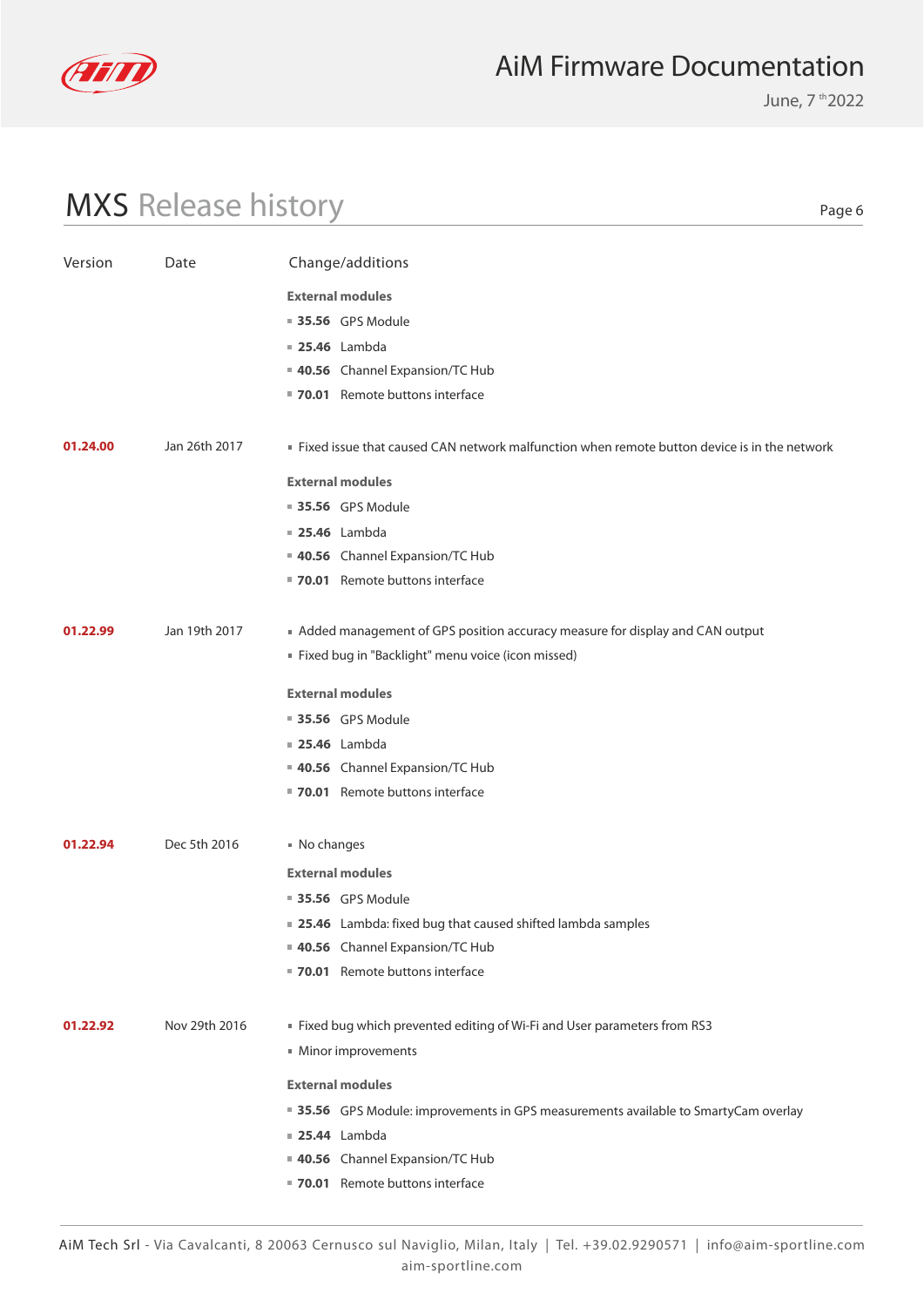

June, 7 th 2022

# MXS Release history

| Version  | Date          | Change/additions                                                                                                |
|----------|---------------|-----------------------------------------------------------------------------------------------------------------|
| 01.22.86 | Nov 15th 2016 | Added IRM CAN LAP support                                                                                       |
|          |               | Warning: this firmware release requires Race Studio 3 ver. 3.10.10 or higher.                                   |
|          |               | <b>External modules</b>                                                                                         |
|          |               | ■ 35.54 GPS Module: improved satellites fix                                                                     |
|          |               | ■ 25.44 Lambda: added keep alive support                                                                        |
|          |               | 40.56 Channel Expansion/TC Hub                                                                                  |
|          |               | " 70.01 Remote buttons interface                                                                                |
| 01.22.82 | Oct 11th 2016 |                                                                                                                 |
|          |               | ■ Speed up USB transfer<br>" Speed up display pages loading at the startup                                      |
|          |               | Fixed bug in GPS lap management that in some cases caused loss of laps detected                                 |
|          |               |                                                                                                                 |
|          |               | Warning: this firmware release requires Race Studio 3 ver. 3.10.10 or higher.                                   |
|          |               | <b>External modules</b>                                                                                         |
|          |               | ■ 35.50 GPS Module                                                                                              |
|          |               | <b>25.42</b> Lambda                                                                                             |
|          |               | <b>40.56</b> Channel Expansion/TC Hub: improved analogic channels acquisition<br>70.01 Remote buttons interface |
|          |               |                                                                                                                 |
| 01.22.74 | Sep 15th 2016 | Fixed alarms functionality based on acquisition channels under encryption                                       |
|          |               | Eixed message alarms that sometimes were partially or totally erased                                            |
|          |               | Warning: this firmware release requires Race Studio 3 ver. 3.10.10 or higher.                                   |
|          |               | <b>External modules</b>                                                                                         |
|          |               | <b>35.50</b> GPS Module                                                                                         |
|          |               | <b>25.42</b> Lambda                                                                                             |
|          |               | 40.55 Channel Expansion/TC Hub                                                                                  |
|          |               | 70.01 Remote buttons interface                                                                                  |
|          |               |                                                                                                                 |
| 01.22.60 | Jul 25th 2016 | Fixed: clear alarm by remote buttons                                                                            |
|          |               | Fixed: Wi-Fi troubles with TP-link routers                                                                      |
|          |               | Fixed: alarm hysteresis condition<br>• Minor bugfixes and improvements                                          |
|          |               |                                                                                                                 |
|          |               | Warning: this firmware release requires Race Studio 3 ver. 3.10.10 or higher.                                   |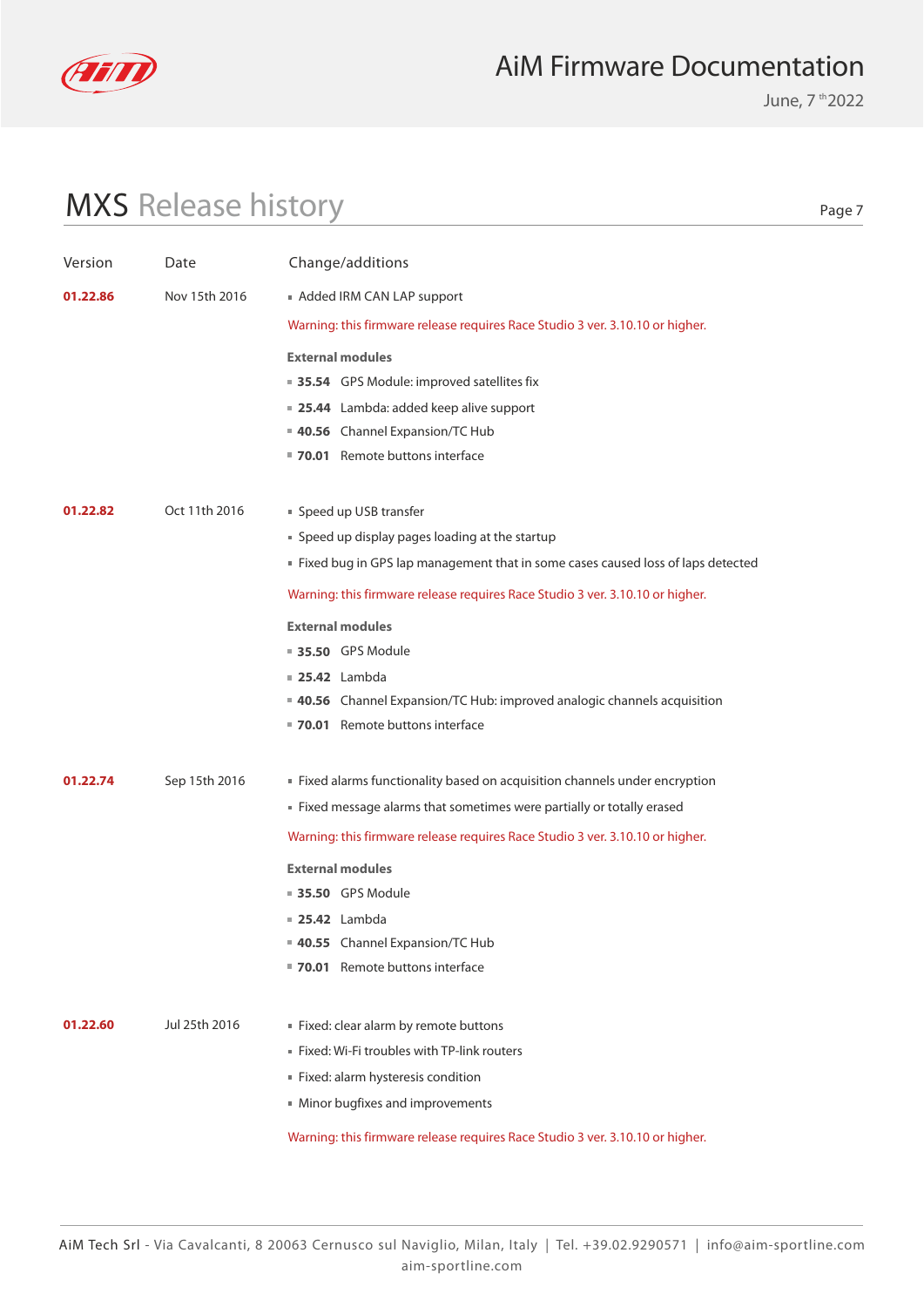

June, 7 th 2022

# MXS Release history

| Version  | Date          | Change/additions                                                              |
|----------|---------------|-------------------------------------------------------------------------------|
|          |               | <b>External modules</b>                                                       |
|          |               | <b>35.50 GPS Module</b>                                                       |
|          |               | $\blacksquare$ 25.42 Lambda                                                   |
|          |               | 40.55 Channel Expansion/TC Hub                                                |
|          |               | ■ 70.01 Remote buttons interface                                              |
| 01.22.16 | Jun 17th 2016 | Fixed display issue when 8 pages are configured                               |
|          |               | Minor improvements                                                            |
|          |               |                                                                               |
|          |               | Warning: this firmware release requires Race Studio 3 ver. 3.10.10 or higher. |
|          |               | <b>External modules</b>                                                       |
|          |               | <b>35.50</b> GPS Module                                                       |
|          |               | <b>25.42</b> Lambda (fixed issues with channels configured at 5Hz)            |
|          |               | <b>40.55</b> Channel Expansion/TC Hub: improvement in measurements accuracy   |
|          |               | 70.01 Remote buttons interface                                                |
| 01.22.14 | Jun 10th 2016 | New track management, compatible with the MyChron5 one                        |
|          |               | ■ Test data recall                                                            |
|          |               | Warning: this firmware release requires Race Studio 3 ver. 3.10.10 or higher. |
|          |               | <b>External modules</b>                                                       |
|          |               | ■ 35.50 GPS Module                                                            |
|          |               | <b>25.42</b> Lambda (fixed issues with channels configured at 5Hz)            |
|          |               | <b>40.55</b> Channel Expansion/TC Hub: improvement in measurements accuracy   |
|          |               | ■ 70.01 Remote buttons interface                                              |
| 01.18.21 | Apr 19th 2016 | ■ CAN output support                                                          |
|          |               | <b>External modules</b>                                                       |
|          |               |                                                                               |
|          |               |                                                                               |
|          |               | <b>35.50 GPS Module</b>                                                       |
|          |               | ■ 25.42 Lambda (fixed issues with channels configured at 5Hz)                 |
|          |               | ■ 40.55 Channel Expansion/TC Hub: improvement in measurements accuracy        |
|          |               | 70.01 Remote buttons interface                                                |
| 01.18.18 | Mar 11th 2016 | " Fixed bug in Custom Position Sensor (the measure was multiplied by 1000)    |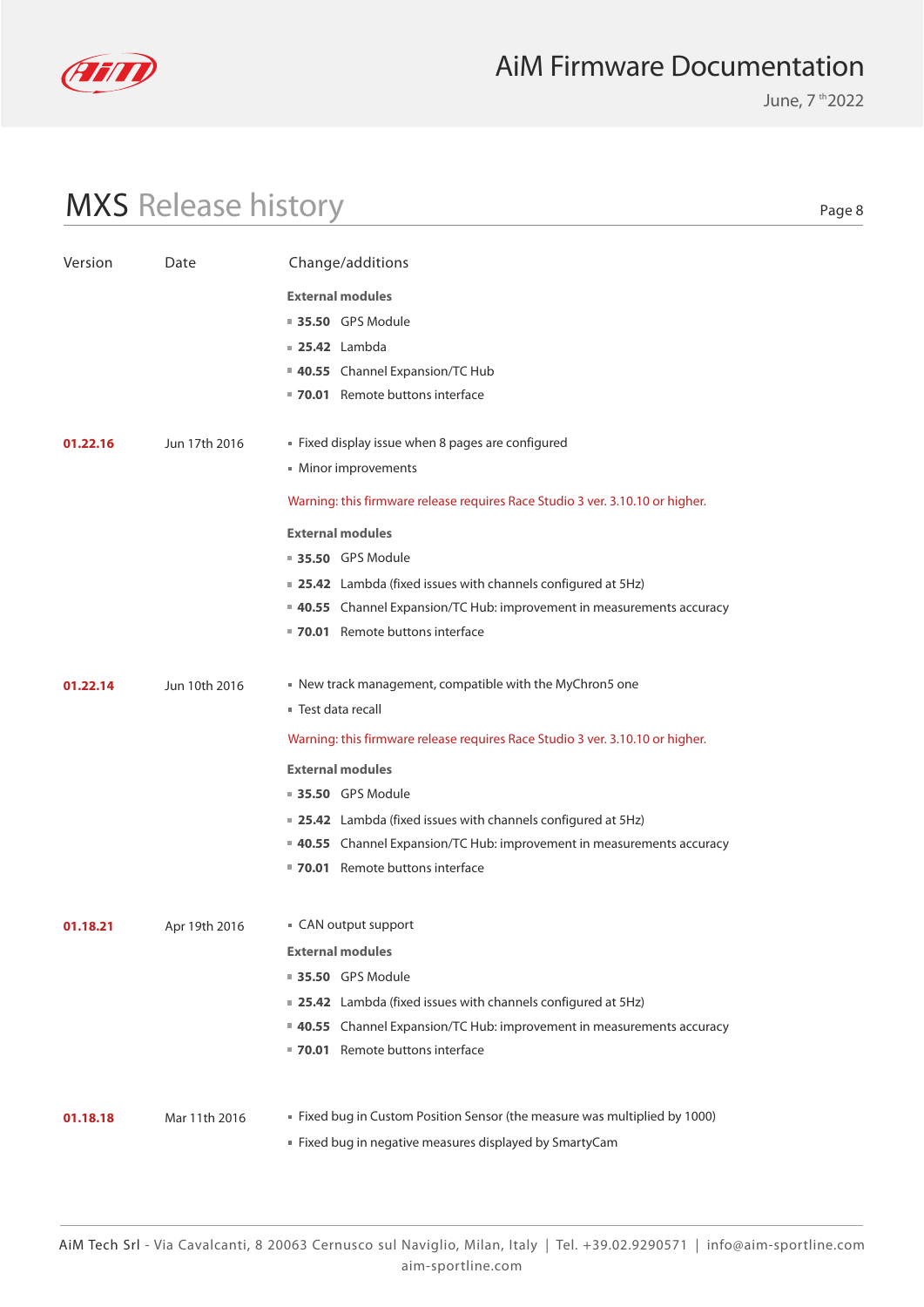

June, 7 th 2022

# MXS Release history

| Version  | Date          | Change/additions                                                                                                                       |
|----------|---------------|----------------------------------------------------------------------------------------------------------------------------------------|
|          |               | ■ Wi-Fi robustness improvements                                                                                                        |
|          |               | New menu option for manually adjustable display brightness                                                                             |
|          |               | <b>External modules</b>                                                                                                                |
|          |               | ■ 35.50 GPS Module                                                                                                                     |
|          |               | <b>25.42</b> Lambda (fixed issues with channels configured at 5Hz)                                                                     |
|          |               | 40.54 Channel Expansion/TC Hub                                                                                                         |
|          |               | 70.01 Remote buttons interface                                                                                                         |
|          |               |                                                                                                                                        |
| 01.18.12 | Feb 17th 2016 | Increased numbers of CAN2 channels to 80                                                                                               |
|          |               | Fixed gear calibration issue                                                                                                           |
|          |               | Fixed +12 Time Zone that was missing from menu                                                                                         |
|          |               | <b>External modules</b>                                                                                                                |
|          |               | <b>35.50 GPS Module</b>                                                                                                                |
|          |               | <b>25.40</b> Lambda                                                                                                                    |
|          |               | 40.54 Channel Expansion/TC Hub                                                                                                         |
|          |               | ■ 70.01 Remote buttons interface                                                                                                       |
|          |               |                                                                                                                                        |
| 01.18.07 | Dec 23rd 2015 | Missing default AiM logo added                                                                                                         |
|          |               | <b>External modules</b>                                                                                                                |
|          |               | ■ 35.50 GPS Module                                                                                                                     |
|          |               | <b>25.40</b> Lambda                                                                                                                    |
|          |               | 40.54 Channel Expansion/TC Hub                                                                                                         |
|          |               | ■ 70.01 Remote buttons interface                                                                                                       |
|          |               |                                                                                                                                        |
| 01.18.06 | Dec 4th 2015  | ■ New WiFi support                                                                                                                     |
|          |               | ■ Customizable logo                                                                                                                    |
|          |               | Revised menu system:<br>Track display via menu                                                                                         |
|          |               | ■ WiFi status                                                                                                                          |
|          |               | System parameters editable via RS3 and menu                                                                                            |
|          |               | Improved and faster test list handling                                                                                                 |
|          |               | Autorecording (standard conditions) will not be triggered by GPS speed alone, RPM<br>or another speed required (avoid false positives) |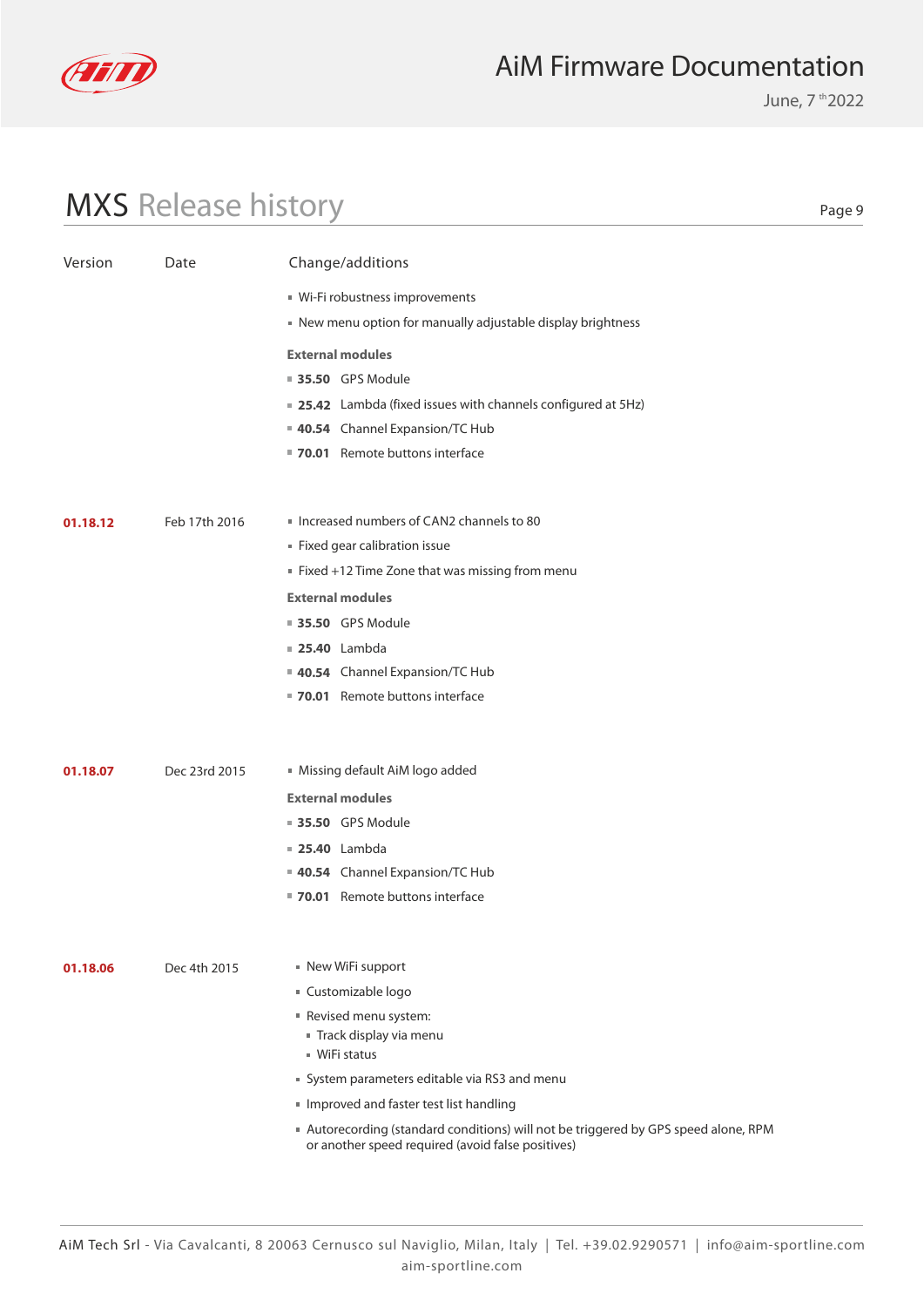

June, 7 th 2022

# MXS Release history

| Version  | Date          | Change/additions                                                                                   |
|----------|---------------|----------------------------------------------------------------------------------------------------|
|          |               | <b>External modules</b>                                                                            |
|          |               | ■ 35.50 GPS Module                                                                                 |
|          |               | <b>25.40</b> Lambda                                                                                |
|          |               | 40.54 Channel Expansion/TC Hub                                                                     |
|          |               | 70.01 Remote buttons interface                                                                     |
|          |               |                                                                                                    |
| 01.14.59 | Nov 10th 2015 | ■ Support for new board revisions which allow powering off the WiFi module (MXG rev C, MXL2 rev E) |
|          |               | <b>External modules</b>                                                                            |
|          |               | ■ 35.50 GPS Module                                                                                 |
|          |               | <b>25.40</b> Lambda                                                                                |
|          |               | 40.52 Channel Expansion/TC Hub                                                                     |
|          |               | ■ 70.01 Remote buttons interface                                                                   |
|          |               |                                                                                                    |
| 01.14.58 | Sep 9th 2015  | Fixed bug: minor fix affecting SEAT_SPORT Leon MK3 protocols                                       |
|          |               | <b>External modules</b>                                                                            |
|          |               | ■ 35.50 GPS Module                                                                                 |
|          |               | <b>25.40</b> Lambda                                                                                |
|          |               | 40.52 Channel Expansion/TC Hub                                                                     |
|          |               | 70.01 Remote buttons interface                                                                     |
|          |               |                                                                                                    |
| 01.14.57 | Aug 6th 2015  | " Fixed bug: the measures from CAN Expansions were not displayed on SmartyCam                      |
|          |               | <b>External modules</b>                                                                            |
|          |               | 35.50 GPS Module                                                                                   |
|          |               | <b>25.40</b> Lambda                                                                                |
|          |               | 40.52 Channel Expansion/TC Hub                                                                     |
|          |               | ■ 70.01 Remote buttons interface                                                                   |
|          |               |                                                                                                    |
| 01.14.56 | Jun 23rd 2015 | ■ Same as 1.14.55 (this version contains MXL2-only changes)                                        |
|          |               | <b>External modules</b>                                                                            |
|          |               | <b>35.50 GPS Module</b>                                                                            |
|          |               | <b>25.40</b> Lambda                                                                                |
|          |               | 40.52 Channel Expansion/TC Hub                                                                     |
|          |               | ■ 70.01 Remote buttons interface                                                                   |
|          |               |                                                                                                    |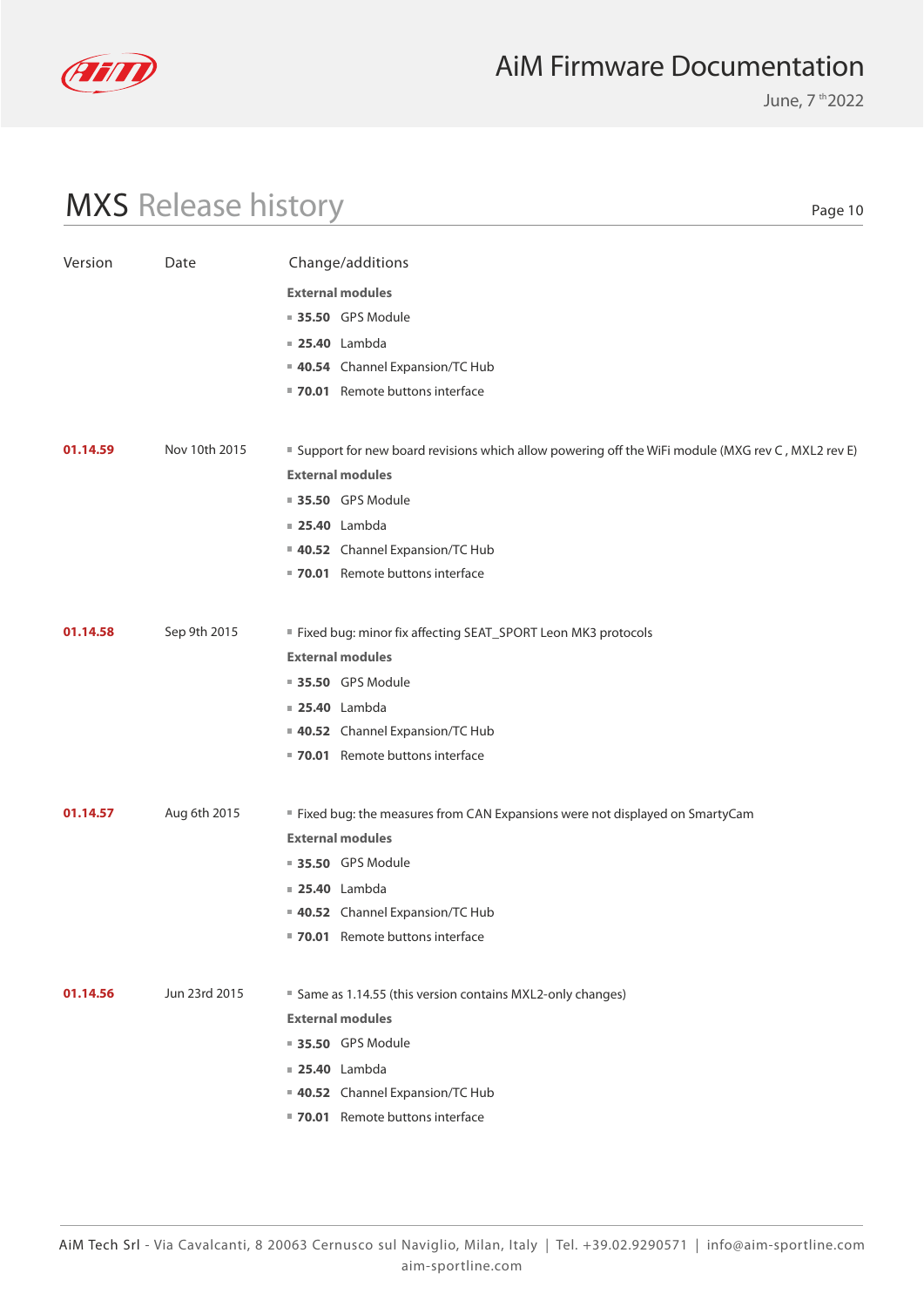

June, 7 th 2022

# MXS Release history

| Version  | Date          | Change/additions                                                                                                                                          |
|----------|---------------|-----------------------------------------------------------------------------------------------------------------------------------------------------------|
| 01.14.55 | Jun 23rd 2015 | Implemented display luminosity management<br>(Night Vision setting in Display menu: OFF/ON/AUTO)                                                          |
|          |               | Remote buttons interface handling added                                                                                                                   |
|          |               | ■ CAN 2G max frame frequency up to 200 Hz                                                                                                                 |
|          |               | ■ Minor bugfixes                                                                                                                                          |
|          |               | <b>External modules</b>                                                                                                                                   |
|          |               | <b>35.50 GPS Module</b>                                                                                                                                   |
|          |               | <b>25.40</b> Lambda                                                                                                                                       |
|          |               | 40.52 Channel Expansion/TC Hub                                                                                                                            |
|          |               | ■ 70.01 Remote buttons interface                                                                                                                          |
|          |               |                                                                                                                                                           |
| 01.14.44 | Jun 4th 2015  | Expansion communication problems: some systems produced with V1.14.42 did not contain<br>expansions firmwares. Upgrading to this version fixes the issue. |
|          |               | " Fixed bug: sometimes the change of color of colored measures was delayed w.r.t. the triggering event                                                    |
|          |               | ■ Minor bugfixes                                                                                                                                          |
|          |               | <b>External modules</b>                                                                                                                                   |
|          |               | <b>35.50</b> GPS Module                                                                                                                                   |
|          |               | <b>25.40</b> Lambda                                                                                                                                       |
|          |               | 40.52 Channel Expansion/TC Hub                                                                                                                            |
|          |               |                                                                                                                                                           |
| 01.14.42 | May 21st 2015 | " Fixed bug on gear calculation when the used speed is GPS speed                                                                                          |
|          |               | <b>External modules</b>                                                                                                                                   |
|          |               | ■ 35.50 GPS Module                                                                                                                                        |
|          |               | <b>25.40</b> Lambda                                                                                                                                       |
|          |               | 40.52 Channel Expansion/TC Hub                                                                                                                            |
|          |               |                                                                                                                                                           |
| 01.14.41 | May 19th 2015 | " Fixed bug: after firmup in some conditions the CAN peripheral configuration may be corrupted<br>(missing channels)                                      |
|          |               | Other minor bugfixes                                                                                                                                      |
|          |               | <b>External modules</b>                                                                                                                                   |
|          |               | <b>35.50 GPS Module</b>                                                                                                                                   |
|          |               | <b>25.40</b> Lambda                                                                                                                                       |
|          |               | 40.52 Channel Expansion/TC Hub                                                                                                                            |
|          |               |                                                                                                                                                           |